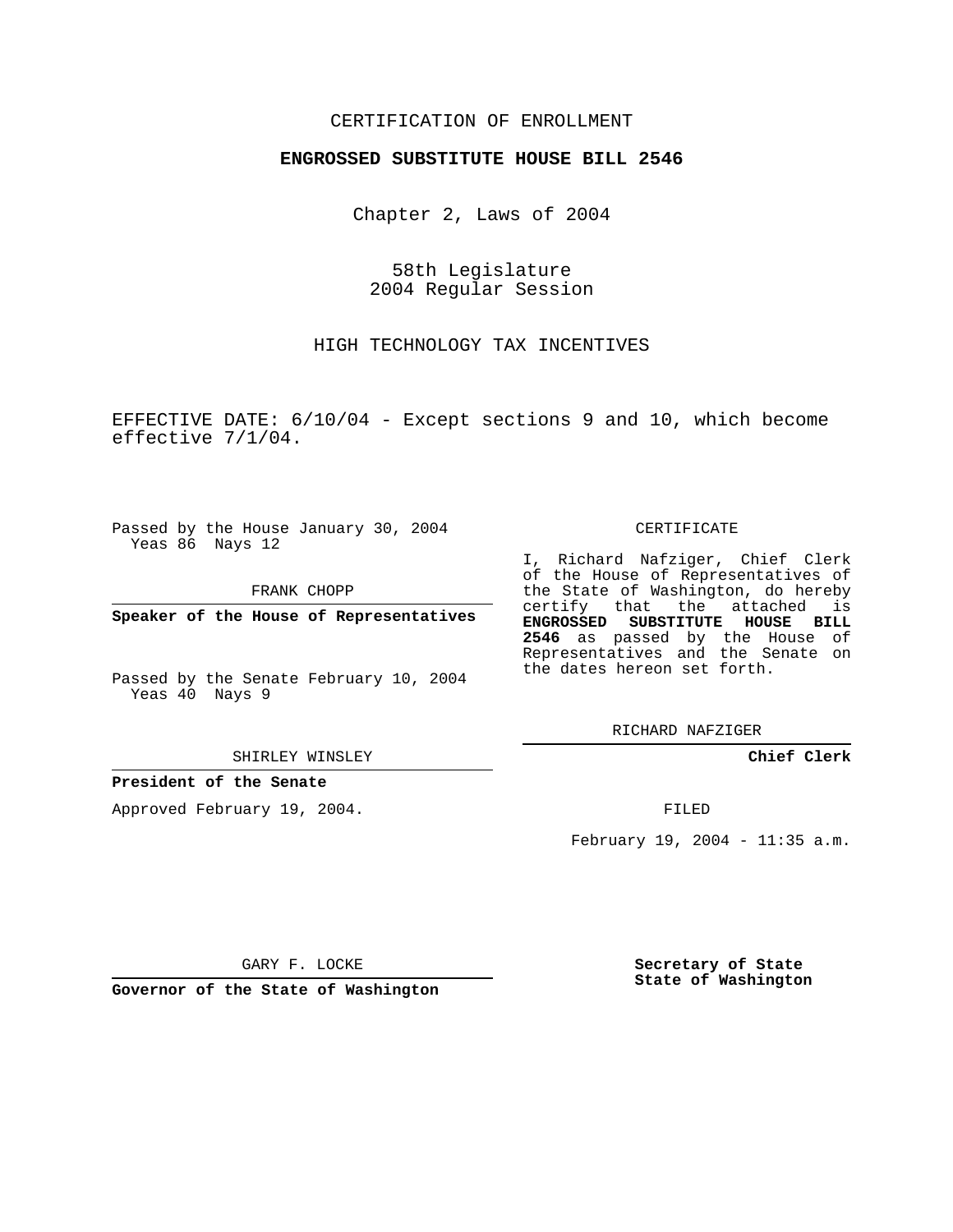## **ENGROSSED SUBSTITUTE HOUSE BILL 2546** \_\_\_\_\_\_\_\_\_\_\_\_\_\_\_\_\_\_\_\_\_\_\_\_\_\_\_\_\_\_\_\_\_\_\_\_\_\_\_\_\_\_\_\_\_

\_\_\_\_\_\_\_\_\_\_\_\_\_\_\_\_\_\_\_\_\_\_\_\_\_\_\_\_\_\_\_\_\_\_\_\_\_\_\_\_\_\_\_\_\_

Passed Legislature - 2004 Regular Session

### **State of Washington 58th Legislature 2004 Regular Session**

**By** House Committee on Finance (originally sponsored by Representatives McIntire, Morris, Hunter, Ruderman, Kessler, Lovick, Hunt, Grant, Hatfield, Fromhold, Clibborn and Clements; by request of Governor Locke)

READ FIRST TIME 01/27/04.

 AN ACT Relating to high technology and research and development tax incentives; amending RCW 82.63.005, 82.04.4452, 82.63.010, 82.63.020, 82.63.030, 82.63.045, 82.63.070, and 82.04.190; adding new sections to chapter 82.04 RCW; providing an effective date; and providing expiration dates.

BE IT ENACTED BY THE LEGISLATURE OF THE STATE OF WASHINGTON:

 **Sec. 1.** RCW 82.63.005 and 1994 sp.s. c 5 s 1 are each amended to read as follows:

 The legislature finds that high-wage, high-skilled jobs are vital to the economic health of the state's citizens, and that targeted tax incentives will encourage the formation of high-wage, high-skilled jobs. The legislature also finds that tax incentives should be subject to the same rigorous requirements for efficiency and accountability as are other expenditure programs, and that tax incentives should therefore be focused to provide the greatest possible return on the state's investment.

 The legislature also finds that high-technology businesses are a vital and growing source of high-wage, high-skilled jobs in this state, and that the high-technology sector is a key component of the state's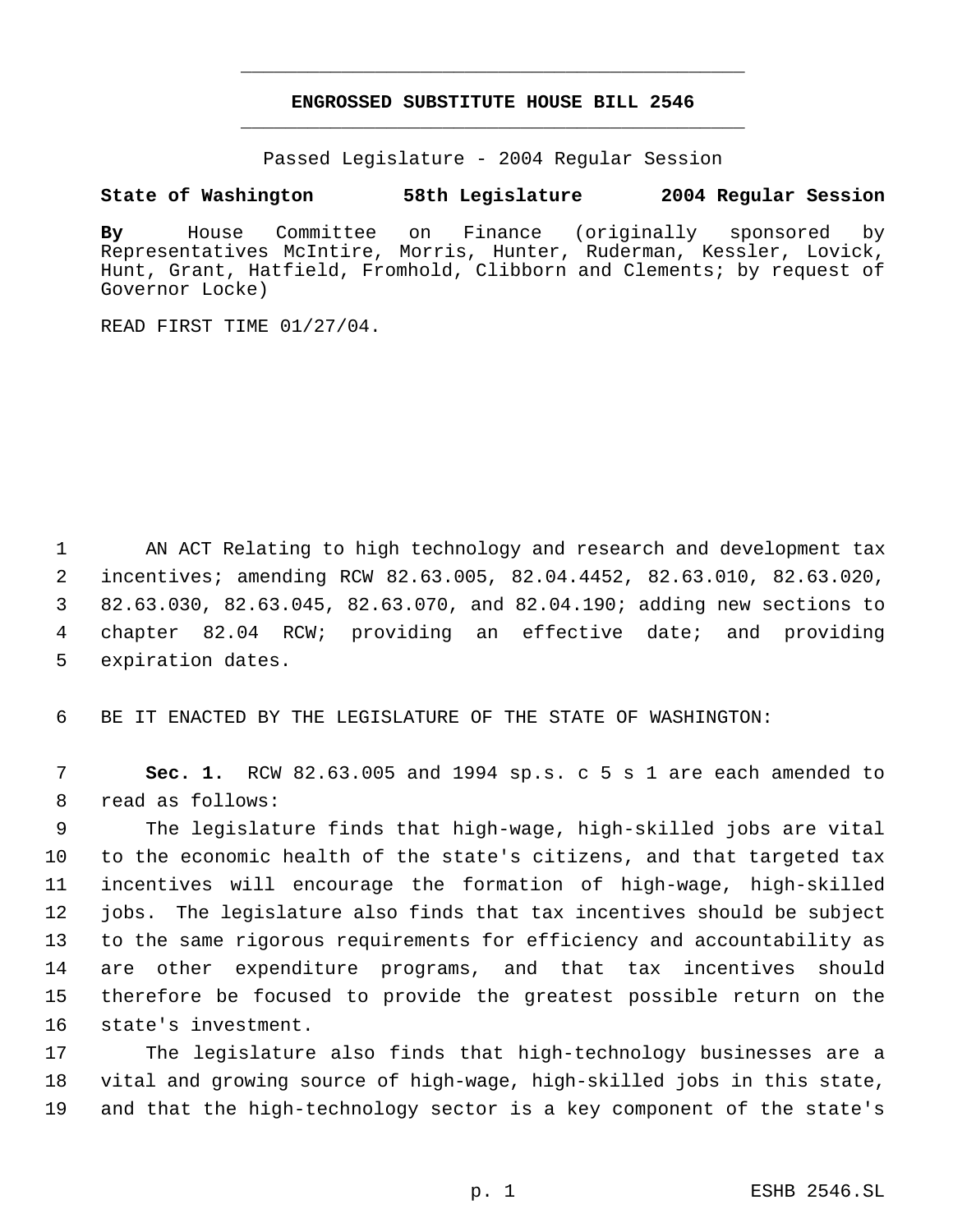effort to encourage economic diversification. However, the legislature finds that many high-technology businesses incur significant costs associated with research and development and pilot scale manufacturing many years before a marketable product can be produced, and that current state tax policy discourages the growth of these companies by taxing them long before they become profitable.

 The legislature further finds that stimulating growth of high- technology businesses early in their development cycle, when they are turning ideas into marketable products, will build upon the state's established high-technology base, creating additional research and development jobs and subsequent manufacturing facilities.

 For these reasons, the legislature hereby establishes a program of business and occupation tax credits for qualified research and development expenditures. The legislature also hereby establishes a tax deferral program for high-technology research and development and pilot scale manufacturing facilities. The legislature declares that 17 these limited programs serve the vital public purposes of incenting 18 expenditures in research and development, supporting, and sustaining as they develop new technologies and products, and creating quality employment opportunities in this state. The legislature further declares its intent to create a contract within the meaning of Article I, section 23 of the state Constitution as to those businesses that make capital investments in consideration of the tax deferral program established in this chapter.

 **Sec. 2.** RCW 82.04.4452 and 2000 c 103 s 7 are each amended to read as follows:

 (1) In computing the tax imposed under this chapter, a credit is allowed for each person whose research and development spending during the year in which the credit is claimed exceeds 0.92 percent of the person's taxable amount during the same calendar year.

31 (2) The credit  $((\frac{1}{15} \text{ equal to}) )$  shall be calculated as follows: (a) 32 Determine the greater of the amount of qualified research and development expenditures of a person or eighty percent of amounts received by a person other than a public educational or research institution in compensation for the conduct of qualified research and 36 development( $(\tau$  multiplied)); (b) subtract 0.92 percent of the person's 37 taxable amount from the amount determined under (a) of this subsection;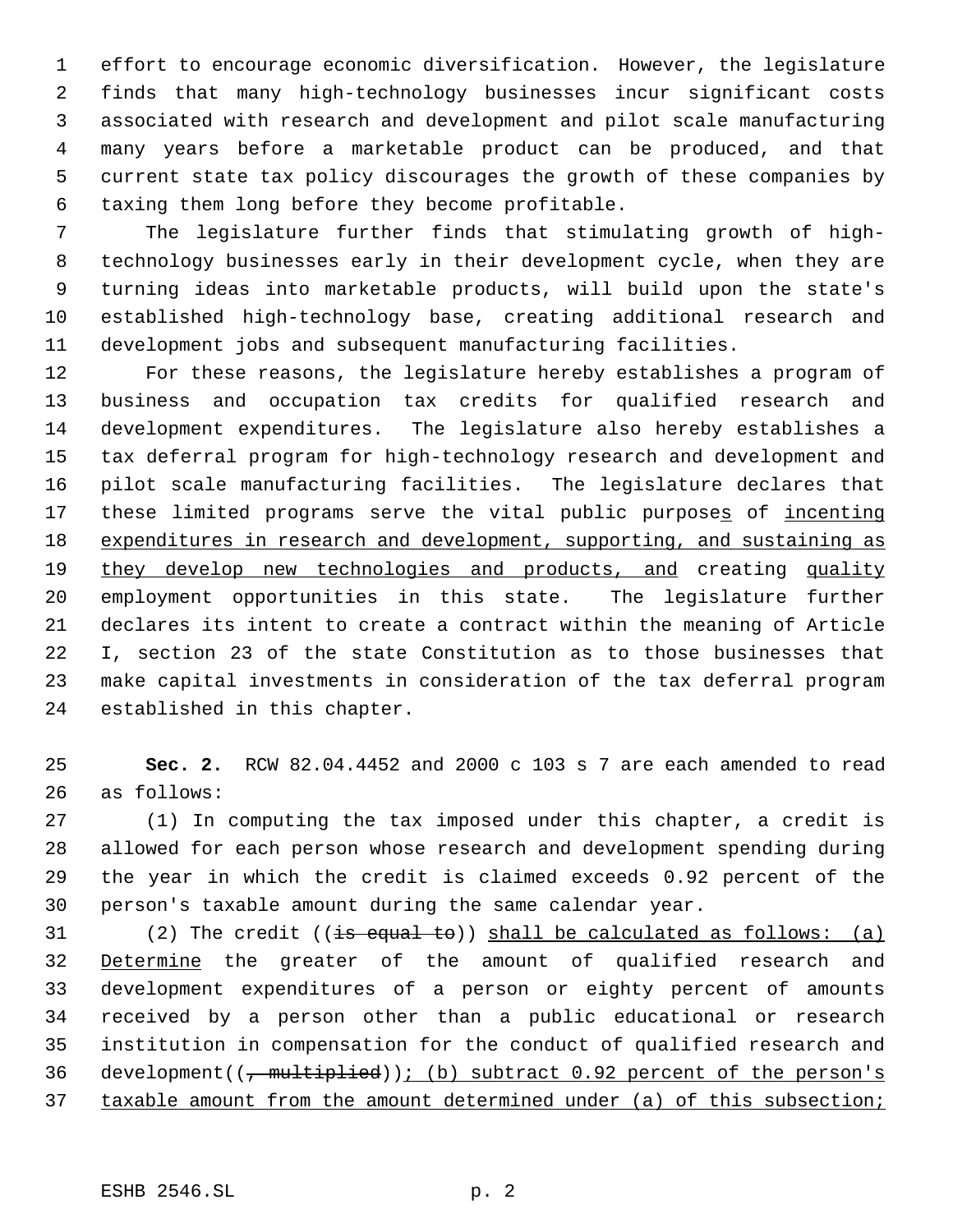(c) multiply the amount determined under (b) of this subsection by the rate provided in RCW 82.04.260(3) in the case of a nonprofit corporation or nonprofit association engaging within this state in 4 research and development, and the person's average tax rate ((provided 5 in RCW  $82.04.290(2)$ ) for every other person.

 (3) Any person entitled to the credit provided in subsection (2) of this section as a result of qualified research and development conducted under contract may assign all or any portion of the credit to the person contracting for the performance of the qualified research and development.

 (4) The credit, including any credit assigned to a person under subsection (3) of this section, shall be taken against taxes due for the same calendar year in which the qualified research and development expenditures are incurred. The credit, including any credit assigned to a person under subsection (3) of this section, for each calendar year shall not exceed the lesser of two million dollars or the amount 17 of tax otherwise due under this chapter for the calendar year.

 (5) Any person taking the credit, including any credit assigned to a person under subsection (3) of this section, whose research and development spending during the calendar year in which the credit is claimed fails to exceed 0.92 percent of the person's taxable amount during the same calendar year shall be liable for payment of the additional taxes represented by the amount of credit taken together with interest, but not penalties. Interest shall be due at the rate provided for delinquent excise taxes retroactively to the date the credit was taken until the taxes are paid. Any credit assigned to a person under subsection (3) of this section that is disallowed as a result of this section may be taken by the person who performed the qualified research and development subject to the limitations set forth in subsection (4) of this section.

 (6) Any person claiming the credit, and any person assigning a credit as provided in subsection (3) of this section, shall file an 33 ((affidavit)) annual report in a form prescribed by the department 34 which shall include the amount of the credit claimed, ((an estimate 35 of)) the ((anticipated)) qualified research and development expenditures during the calendar year for which the credit is claimed, 37 ((an estimate of)) and the taxable amount during the calendar year for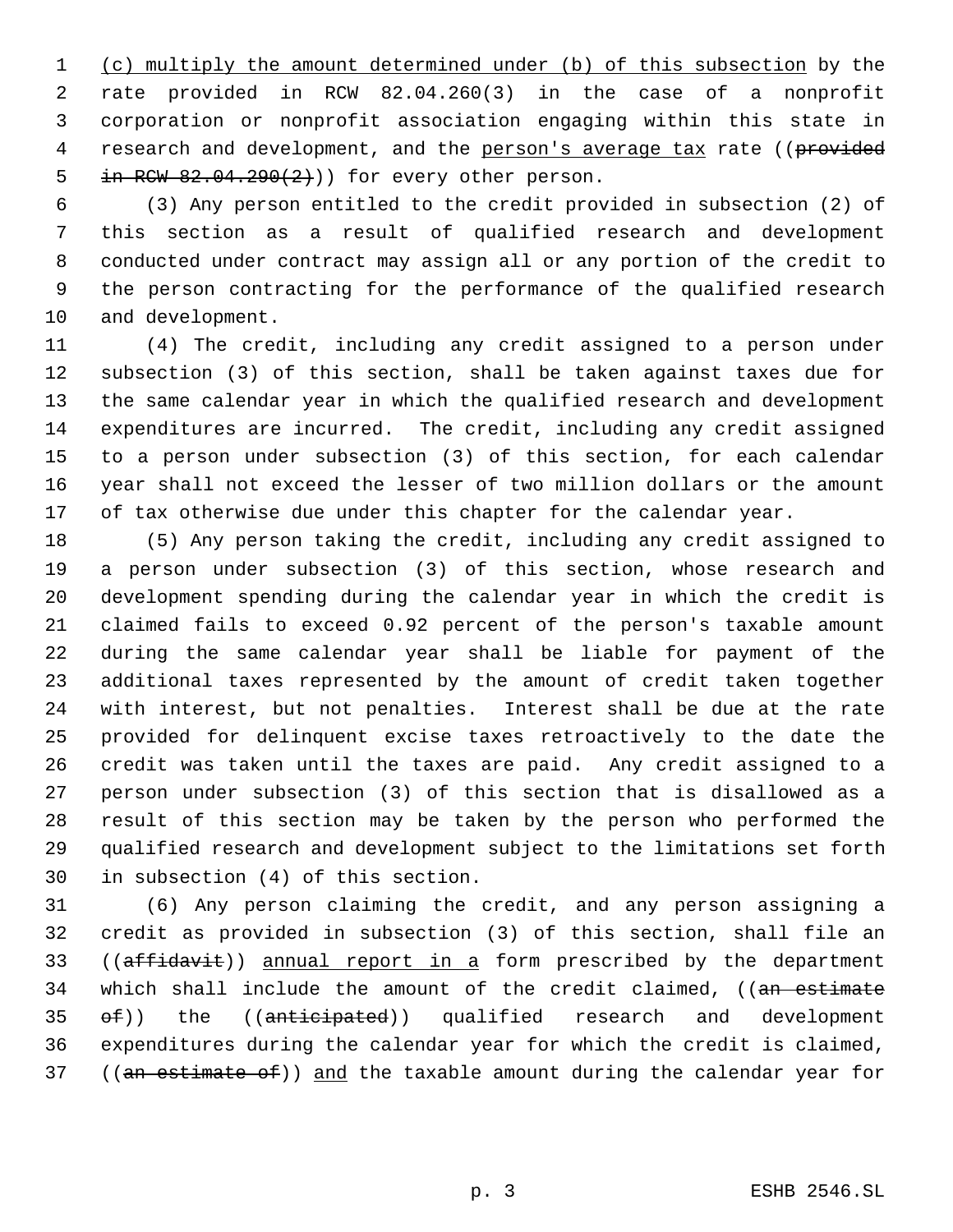which the credit is claimed, and such additional information as the department may prescribe. The report is due by March 31st following any year a credit is taken.

 (7)(a) The legislature finds that accountability and effectiveness are important aspects of setting tax policy. In order to make policy choices regarding the best use of limited state resources the legislature needs information on how a tax incentive is used.

8 (b) A person claiming the credit shall agree to ((supply the 9 department with information necessary to measure the results of the tax 10 credit program for qualified research and development expenditures)) complete an annual survey. The annual survey is in addition to the annual report due under subsection (6) of this section. The survey is due by March 31st following any year in which a credit is taken. The survey shall include the amount of the tax credit taken, the number of new products or research projects by general classification, and the 16 number of trademarks, patents, and copyrights associated with the research and development activities for which a credit was taken. The survey shall also include the following information for employment positions in Washington:

# 20 (i) The number of total employment positions;

 (ii) Full-time, part-time, and temporary employment positions as a percent of total employment;

 (iii) The number of employment positions according to the following wage bands: Less than thirty thousand dollars; thirty thousand dollars or greater, but less than sixty thousand dollars; and sixty thousand dollars or greater. A wage band containing fewer than three individuals may be combined with another wage band; and

 (iv) The number of employment positions that have employer-provided medical, dental, and retirement benefits, by each of the wage bands.

 (c) The department may request additional information necessary to measure the results of the tax credit program, to be submitted at the same time as the survey.

 (d) All information collected under this subsection, except the amount of the tax credit taken, is deemed taxpayer information under RCW 82.32.330 and is not disclosable. Information on the amount of tax credit taken is not subject to the confidentiality provisions of RCW 82.32.330 and may be disclosed to the public upon request except that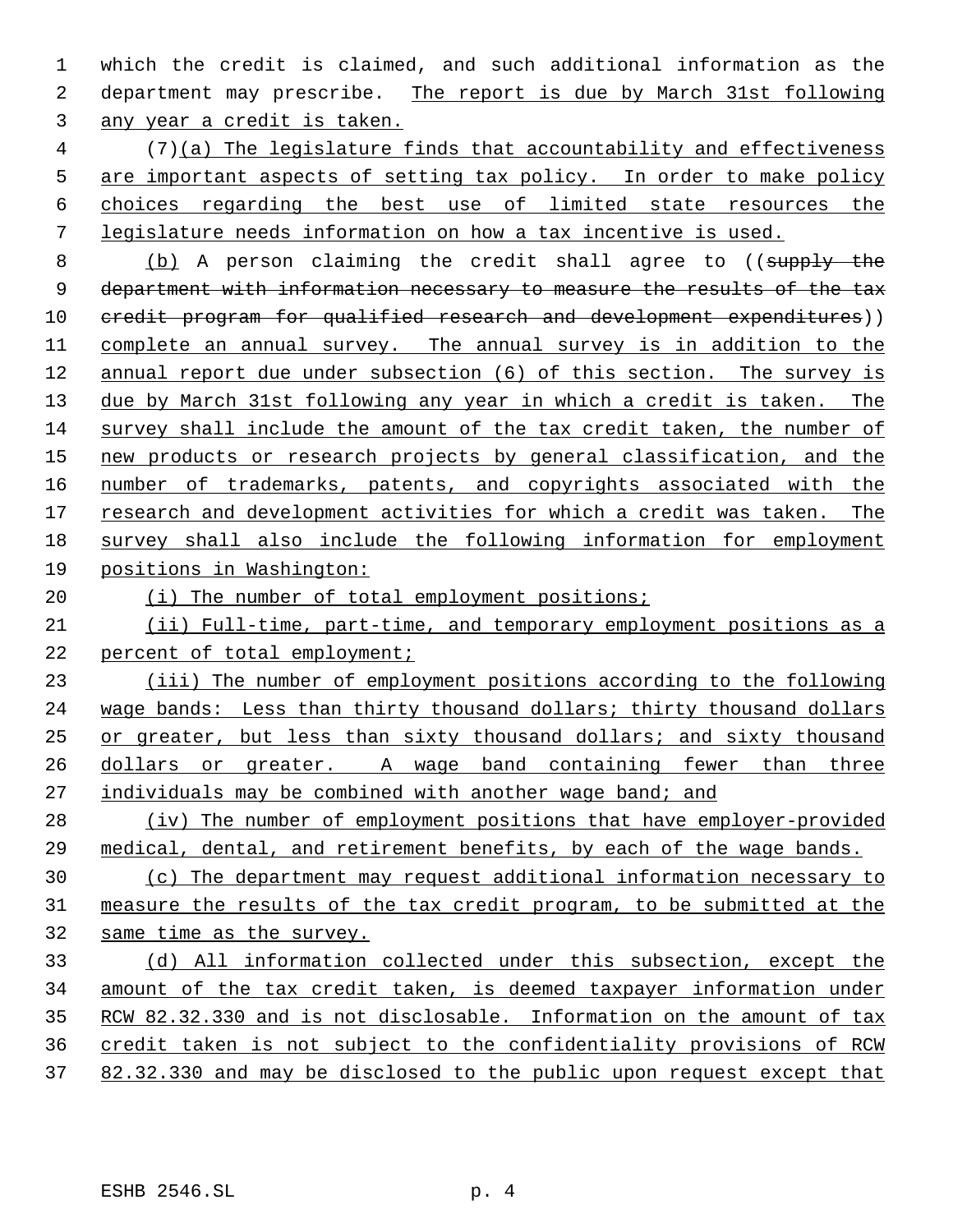persons taking less than ten thousand dollars of credit during the 2 period covered by the survey may request the department to treat the tax credit amount as confidential under RCW 82.32.330.

 (e) If a person fails to complete the survey required under this subsection by the due date, the person entitled to the credit provided in subsection (2) of this section is not eligible to take or assign the credit provided in subsection (2) of this section in the year the 8 person failed to complete the survey.

 (8) The department shall use the information from subsection (7) of this section to prepare summary descriptive statistics by category. No 11 fewer than three taxpayers shall be included in any category. The department shall report these statistics to the legislature each year 13 by September 1st.

14 (9) The department shall use the information ((required under)) 15 from subsection (7) of this section to ((perform three assessments on)) 16 study the tax credit program authorized under this section. ((The assessments will take place in 1997, 2000, and 2003. The department 18 shall prepare reports on each assessment and deliver their reports by September 1, 1997, September 1, 2000, and September 1, 2003. The 20 assessments)) The department shall report to the legislature by December 1, 2009, and December 1, 2013. The reports shall measure the effect of the program on job creation, the number of jobs created for Washington residents, company growth, the introduction of new products, the diversification of the state's economy, growth in research and development investment, the movement of firms or the consolidation of firms' operations into the state, and such other factors as the department selects.

28  $((+9))$   $(10)$  For the purpose of this section:

 (a) "Average tax rate" means a person's total tax under this chapter for the reporting period divided by the taxpayer's total 31 taxable income under this chapter for the reporting period.

 (b) "Qualified research and development expenditures" means operating expenses, including wages, compensation of a proprietor or a partner in a partnership as determined under rules adopted by the department, benefits, supplies, and computer expenses, directly incurred in qualified research and development by a person claiming the credit provided in this section. The term does not include amounts paid to a person other than a public educational or research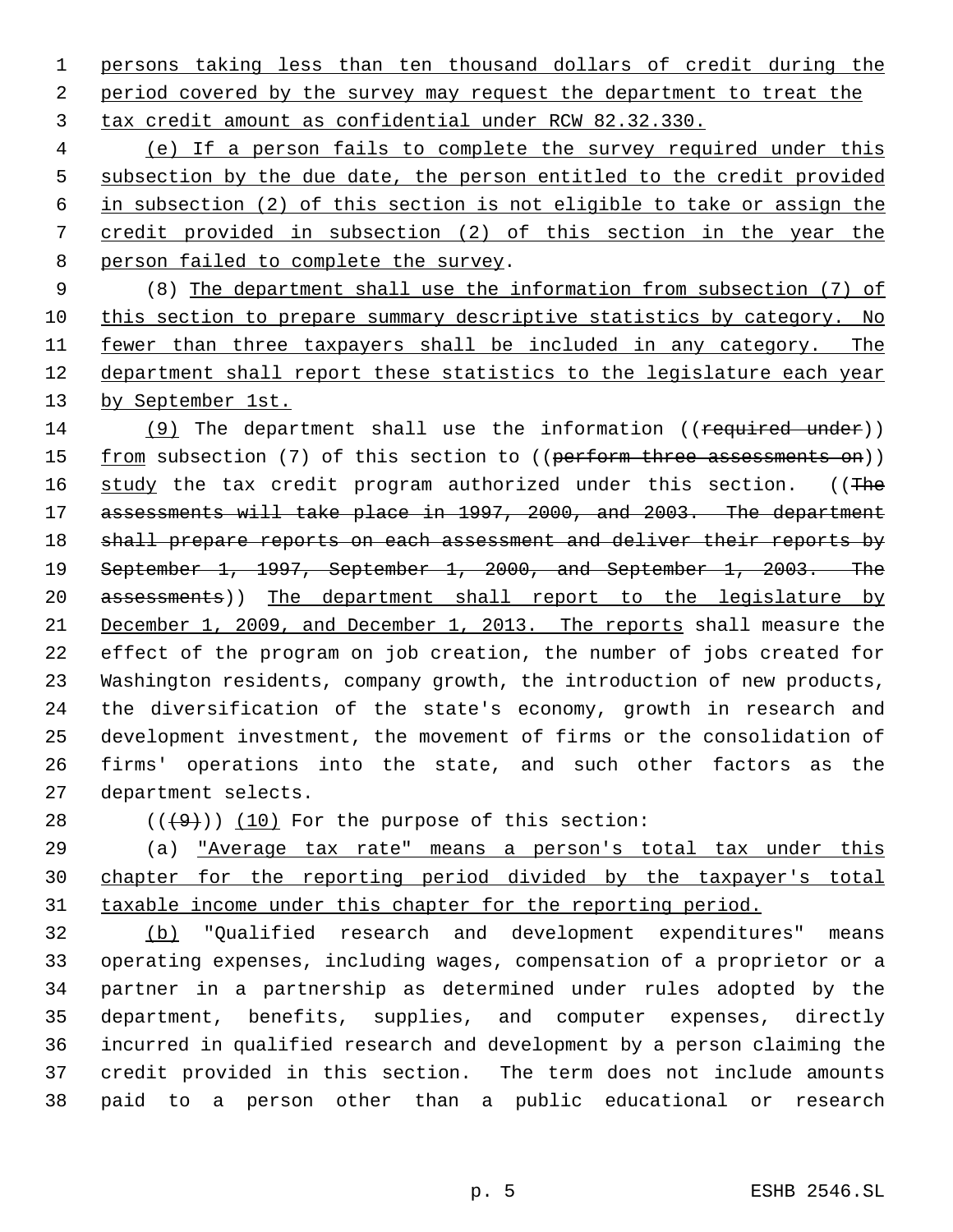institution to conduct qualified research and development. Nor does the term include capital costs and overhead, such as expenses for land, structures, or depreciable property.

 (( $\left(\frac{1}{b}\right)$ ) (c) "Qualified research and development" shall have the same meaning as in RCW 82.63.010.

 $((+e))$   $(d)$  "Research and development spending" means qualified research and development expenditures plus eighty percent of amounts paid to a person other than a public educational or research institution to conduct qualified research and development.

 $((\{d\}))(e)$  "Taxable amount" means the taxable amount subject to the tax imposed in this chapter required to be reported on the person's combined excise tax returns during the year in which the credit is claimed, less any taxable amount for which a credit is allowed under RCW 82.04.440.

15 (((+10))) (11) This section expires ((December 31, 2004)) January 1, 2015.

 **Sec. 3.** RCW 82.63.010 and 1995 1st sp.s. c 3 s 12 are each amended to read as follows:

 Unless the context clearly requires otherwise, the definitions in this section apply throughout this chapter.

 (1) "Advanced computing" means technologies used in the designing and developing of computing hardware and software, including innovations in designing the full spectrum of hardware from hand-held calculators to super computers, and peripheral equipment.

 (2) "Advanced materials" means materials with engineered properties created through the development of specialized processing and synthesis technology, including ceramics, high value-added metals, electronic materials, composites, polymers, and biomaterials.

 (3) "Applicant" means a person applying for a tax deferral under this chapter.

 (4) "Biotechnology" means the application of technologies, such as recombinant DNA techniques, biochemistry, molecular and cellular biology, genetics and genetic engineering, cell fusion techniques, and new bioprocesses, using living organisms, or parts of organisms, to produce or modify products, to improve plants or animals, to develop microorganisms for specific uses, to identify targets for small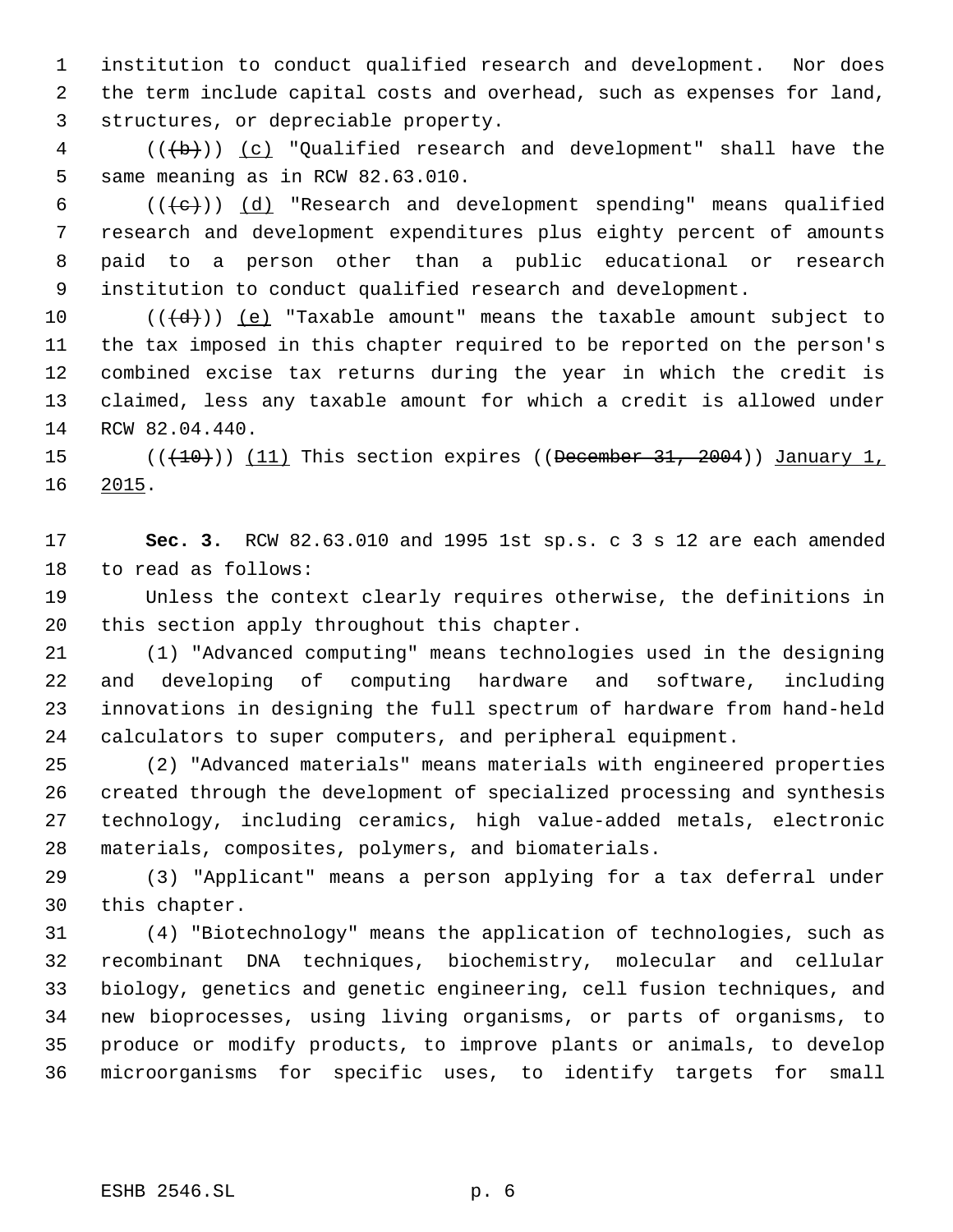molecule pharmaceutical development, or to transform biological systems into useful processes and products or to develop microorganisms for specific uses.

(5) "Department" means the department of revenue.

 (6) "Electronic device technology" means technologies involving microelectronics; semiconductors; electronic equipment and instrumentation; radio frequency, microwave, and millimeter 8 electronics; optical and optic-electrical devices; and data and digital communications and imaging devices.

 (7) "Eligible investment project" means an investment project which either initiates a new operation, or expands or diversifies a current operation by expanding, renovating, or equipping an existing facility. The lessor or owner of the qualified building is not eligible for a deferral unless:

 (a) The underlying ownership of the buildings, machinery, and 16 equipment vests exclusively in the same person( $(\tau$  or unless)); or

 (b)(i) The lessor by written contract agrees to pass the economic 18 benefit of the deferral to the lessee ((in the form of reduced rent 19 payments));

20 (ii) The lessee that receives the economic benefit of the deferral agrees in writing with the department to complete the annual survey 22 required under RCW  $82.63.020(2)$ ; and

23 (iii) The economic benefit of the deferral passed to the lessee is 24 no less than the amount of tax deferred by the lessor and is evidenced 25 by written documentation of any type of payment, credit, or other financial arrangement between the lessor or owner of the qualified building and the lessee.

 (8) "Environmental technology" means assessment and prevention of threats or damage to human health or the environment, environmental cleanup, and the development of alternative energy sources.

 (9) "Investment project" means an investment in qualified buildings or qualified machinery and equipment, including labor and services rendered in the planning, installation, and construction or improvement of the project.

 (10) "Person" has the meaning given in RCW 82.04.030 and includes state universities as defined in RCW 28B.10.016.

 (11) "Pilot scale manufacturing" means design, construction, and testing of preproduction prototypes and models in the fields of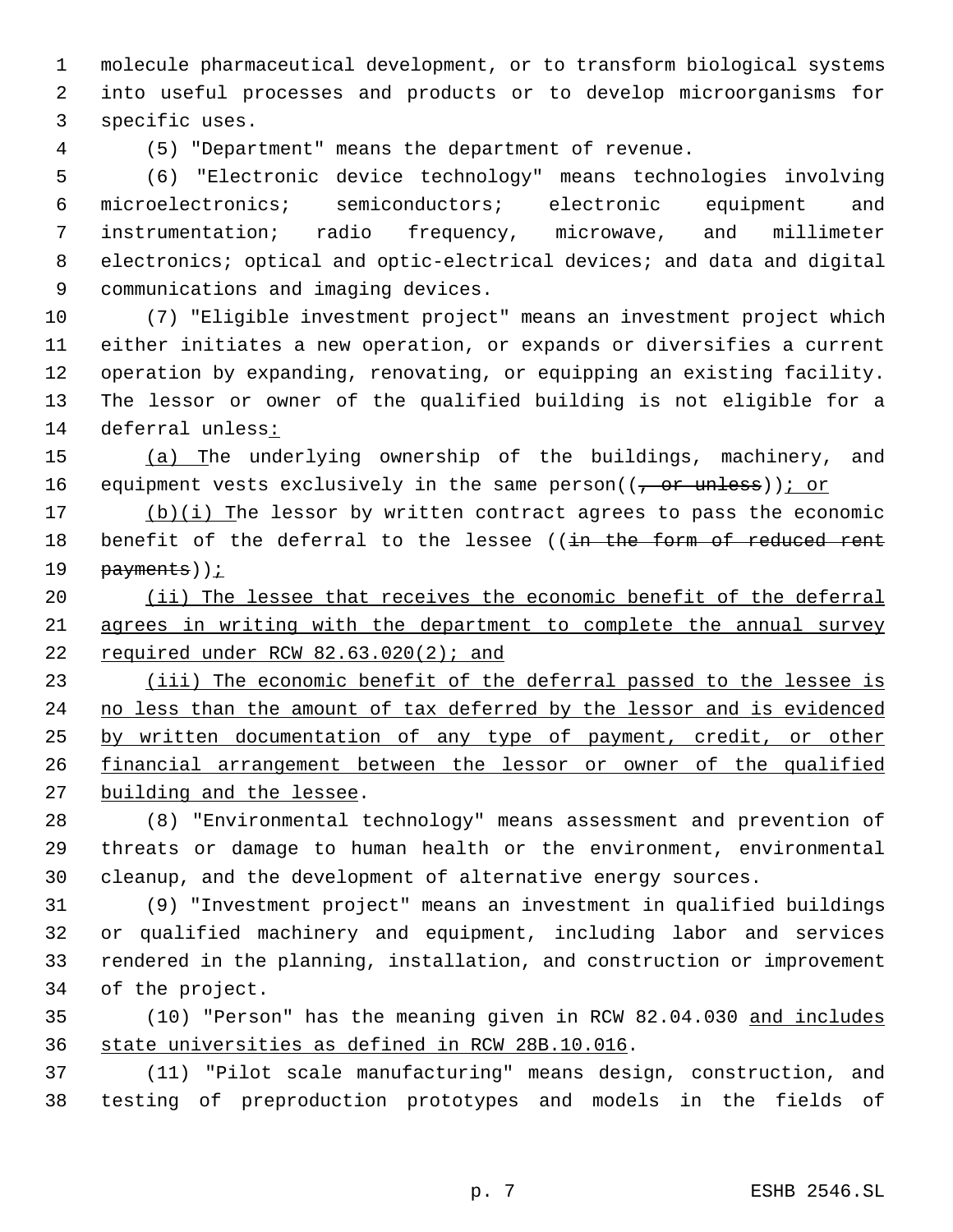biotechnology, advanced computing, electronic device technology, advanced materials, and environmental technology other than for commercial sale. As used in this subsection, "commercial sale" excludes sales of prototypes or sales for market testing if the total gross receipts from such sales of the product, service, or process do not exceed one million dollars.

 (12) "Qualified buildings" means construction of new structures, and expansion or renovation of existing structures for the purpose of increasing floor space or production capacity used for pilot scale manufacturing or qualified research and development, including plant offices and other facilities that are an essential or an integral part of a structure used for pilot scale manufacturing or qualified research and development. If a building is used partly for pilot scale manufacturing or qualified research and development, and partly for other purposes, the applicable tax deferral shall be determined by apportionment of the costs of construction under rules adopted by the department.

 (13) "Qualified machinery and equipment" means fixtures, equipment, and support facilities that are an integral and necessary part of a pilot scale manufacturing or qualified research and development operation. "Qualified machinery and equipment" includes: Computers; software; data processing equipment; laboratory equipment, instrumentation, and other devices used in a process of experimentation to develop a new or improved pilot model, plant process, product, formula, invention, or similar property; manufacturing components such as belts, pulleys, shafts, and moving parts; molds, tools, and dies; vats, tanks, and fermenters; operating structures; and all other equipment used to control, monitor, or operate the machinery. For purposes of this chapter, qualified machinery and equipment must be either new to the taxing jurisdiction of the state or new to the certificate holder, except that used machinery and equipment may be treated as qualified machinery and equipment if the certificate holder either brings the machinery and equipment into Washington or makes a retail purchase of the machinery and equipment in Washington or elsewhere.

 (14) "Qualified research and development" means research and development performed within this state in the fields of advanced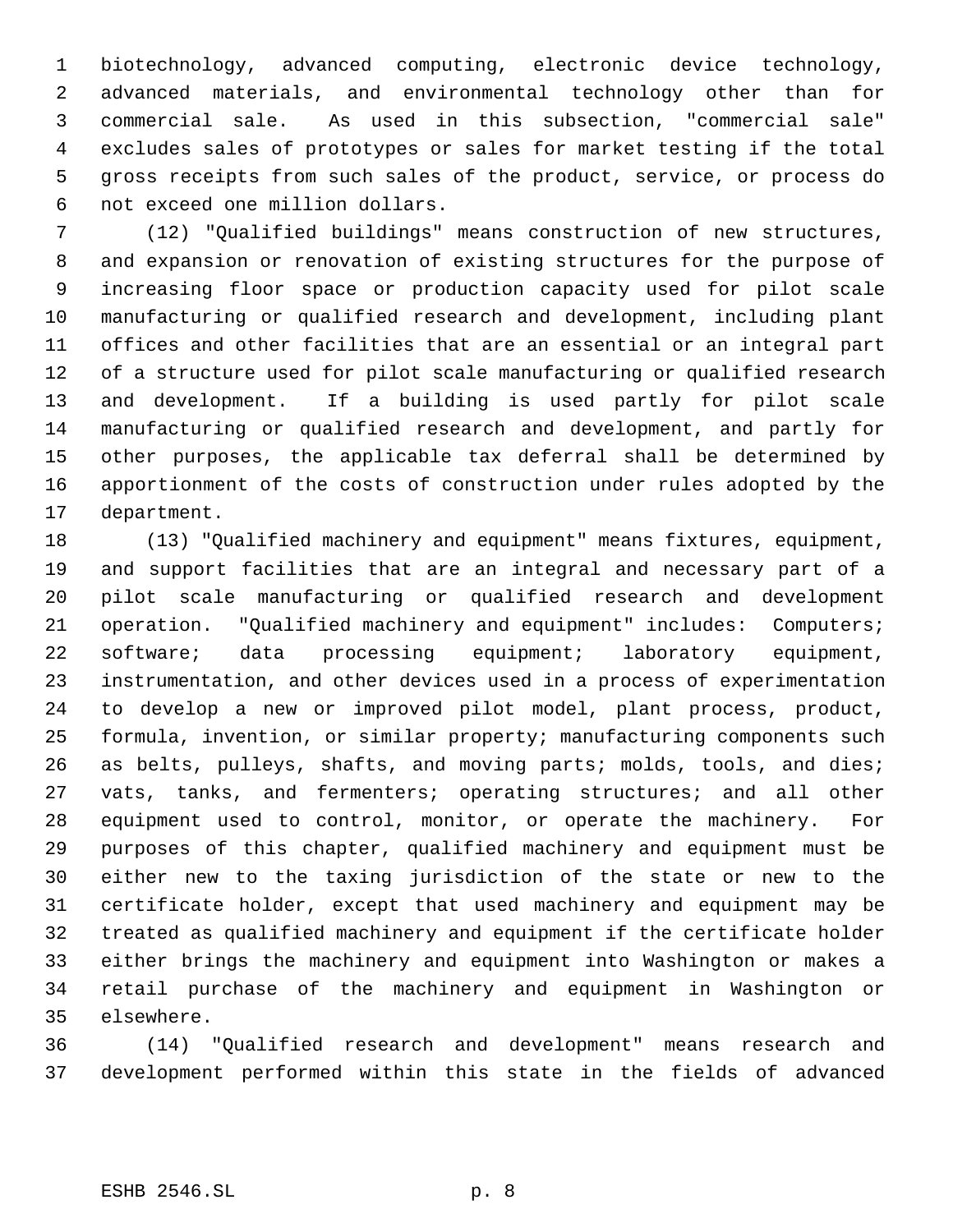computing, advanced materials, biotechnology, electronic device technology, and environmental technology.

 (15) "Recipient" means a person receiving a tax deferral under this chapter.

 (16) "Research and development" means activities performed to discover technological information, and technical and nonroutine activities concerned with translating technological information into new or improved products, processes, techniques, formulas, inventions, or software. The term includes exploration of a new use for an existing drug, device, or biological product if the new use requires separate licensing by the federal food and drug administration under chapter 21, C.F.R., as amended. The term does not include adaptation or duplication of existing products where the products are not substantially improved by application of the technology, nor does the term include surveys and studies, social science and humanities research, market research or testing, quality control, sale promotion and service, computer software developed for internal use, and research in areas such as improved style, taste, and seasonal design.

 (17)(a) "Initiation of construction" means the date that a building permit is issued under the building code adopted under RCW 19.27.031 for:

 (i) Construction of the qualified building, if the underlying ownership of the building vests exclusively with the person receiving 24 the economic benefit of the deferral;

 (ii) Construction of the qualified building, if the economic benefits of the deferral are passed to a lessee as provided in subsection (7) of this section; or

28 (iii) Tenant improvements for a qualified building, if the economic benefits of the deferral are passed to a lessee as provided in subsection (7) of this section.

 (b) "Initiation of construction" does not include soil testing, site clearing and grading, site preparation, or any other related activities that are initiated before the issuance of a building permit for the construction of the foundation of the building.

 (c) If the investment project is a phased project, "initiation of construction" shall apply separately to each phase.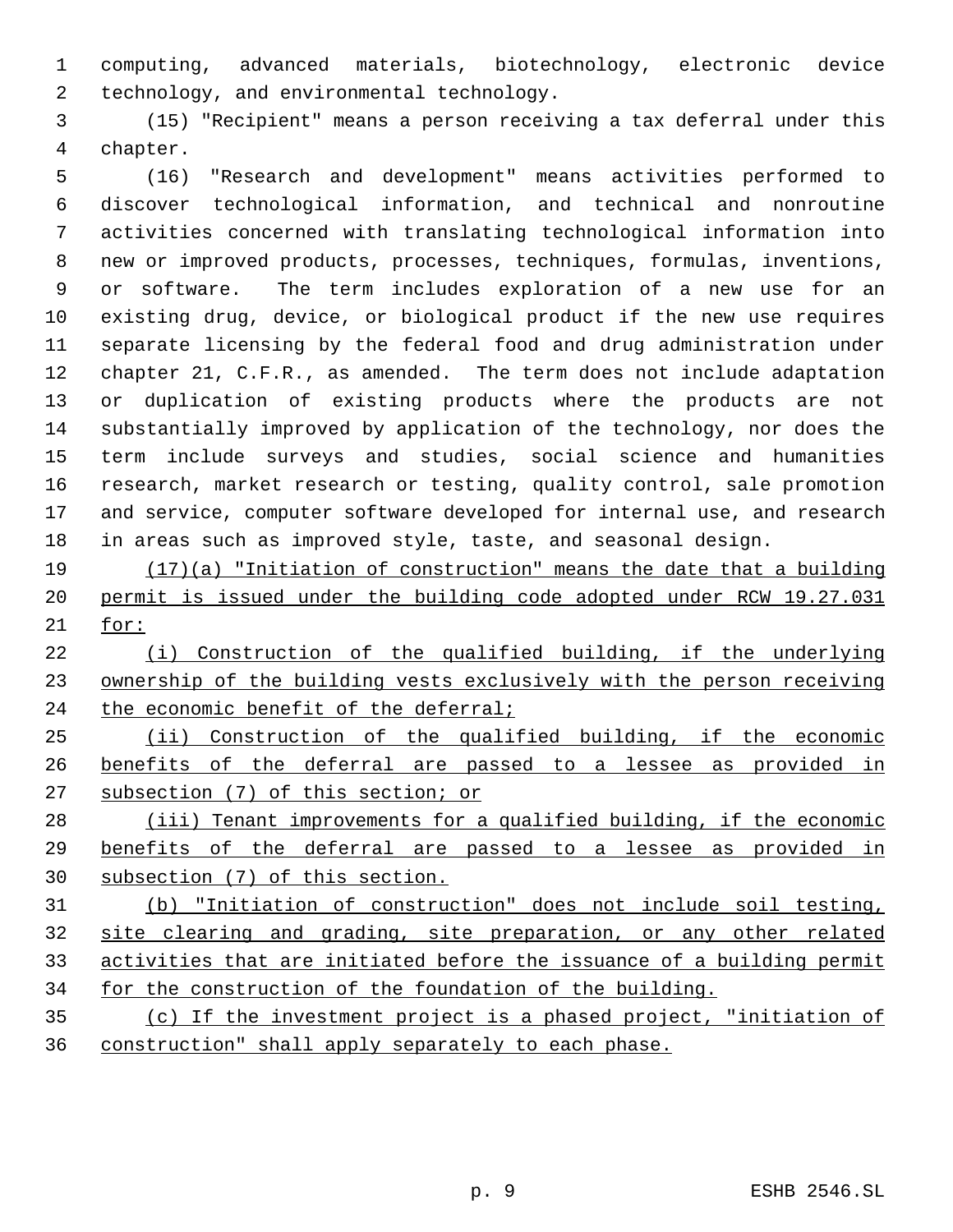**Sec. 4.** RCW 82.63.020 and 1994 sp.s. c 5 s 4 are each amended to read as follows:

 (1) Application for deferral of taxes under this chapter must be made before initiation of construction of, or acquisition of equipment or machinery for the investment project. The application shall be made to the department in a form and manner prescribed by the department. The application shall contain information regarding the location of the investment project, the applicant's average employment in the state for the prior year, estimated or actual new employment related to the project, estimated or actual wages of employees related to the project, estimated or actual costs, time schedules for completion and operation, and other information required by the department. The department shall rule on the application within sixty days.

 (2)(a) The legislature finds that accountability and effectiveness 15 are important aspects of setting tax policy. In order to make policy 16 choices regarding the best use of limited state resources the 17 legislature needs information on how a tax incentive is used.

 (b) Applicants for deferral of taxes under this chapter shall agree 19 to ((supply the department with nonproprietary information necessary to measure the results of the tax deferral program for high-technology research and development and pilot scale manufacturing facilities)) complete an annual survey. If the economic benefits of the deferral are passed to a lessee as provided in RCW 82.63.010(7), the lessee 24 shall agree to complete the annual survey and the applicant is not required to complete the annual survey. The survey is due by March 31st of the year following the calendar year in which the investment 27 project is certified by the department as having been operationally 28 complete and the seven succeeding calendar years. The survey shall include the amount of tax deferred, the number of new products or research projects by general classification, and the number of trademarks, patents, and copyrights associated with activities at the investment project. The survey shall also include the following information for employment positions in Washington:

# (i) The number of total employment positions;

 (ii) Full-time, part-time, and temporary employment positions as a percent of total employment;

 (iii) The number of employment positions according to the following wage bands: Less than thirty thousand dollars; thirty thousand dollars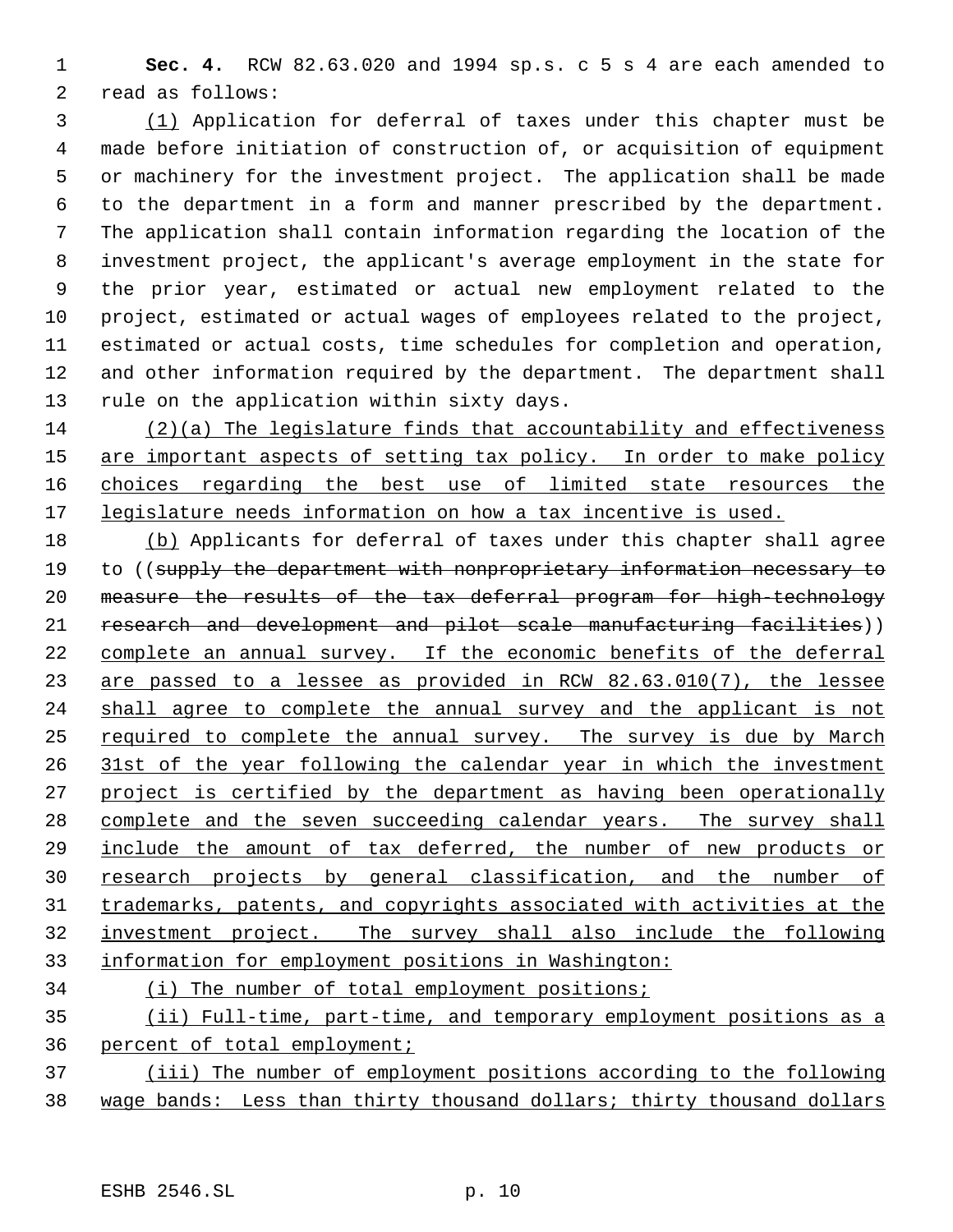1 or greater, but less than sixty thousand dollars; and sixty thousand 2 dollars or greater. A wage band containing fewer than three 3 individuals may be combined with another wage band; and

 4 (iv) The number of employment positions that have employer-provided 5 medical, dental, and retirement benefits, by each of the wage bands.

 6 (c) The department may request additional information necessary to 7 measure the results of the deferral program, to be submitted at the 8 same time as the survey.

 9 (d) All information collected under this subsection, except the 10 amount of the tax deferral taken, is deemed taxpayer information under 11 RCW 82.32.330 and is not disclosable. Information on the amount of tax 12 deferral taken is not subject to the confidentiality provisions of RCW 13 82.32.330 and may be disclosed to the public upon request.

14 (3) The department shall use the information from this section to 15 prepare summary descriptive statistics by category. No fewer than 16 three taxpayers shall be included in any category. The department 17 shall report these statistics to the legislature each year by September 18 1st.

19 (4) The department shall use the information to ((perform three 20 assessments on)) study the tax deferral program authorized under this 21 chapter.  $((The ~~assessments will~~ take place in 1997, 2000, and 2003.) )$ 22 The department shall ((prepare reports on each assessment and deliver 23 their reports by September 1, 1997, September 1, 2000, and September 1, 24 2003)) report to the legislature by December 1, 2009, and December 1, 25 2013. The ((assessments)) reports shall measure the effect of the 26 program on job creation, the number of jobs created for Washington 27 residents, company growth, the introduction of new products, the 28 diversification of the state's economy, growth in research and 29 development investment, the movement of firms or the consolidation of 30 firms' operations into the state, and such other factors as the 31 department selects.

32 **Sec. 5.** RCW 82.63.030 and 1994 sp.s. c 5 s 5 are each amended to 33 read as follows:

 (1) Except as provided in subsection (2) of this section, the department shall issue a sales and use tax deferral certificate for state and local sales and use taxes due under chapters 82.08, 82.12, and 82.14 RCW on each eligible investment project.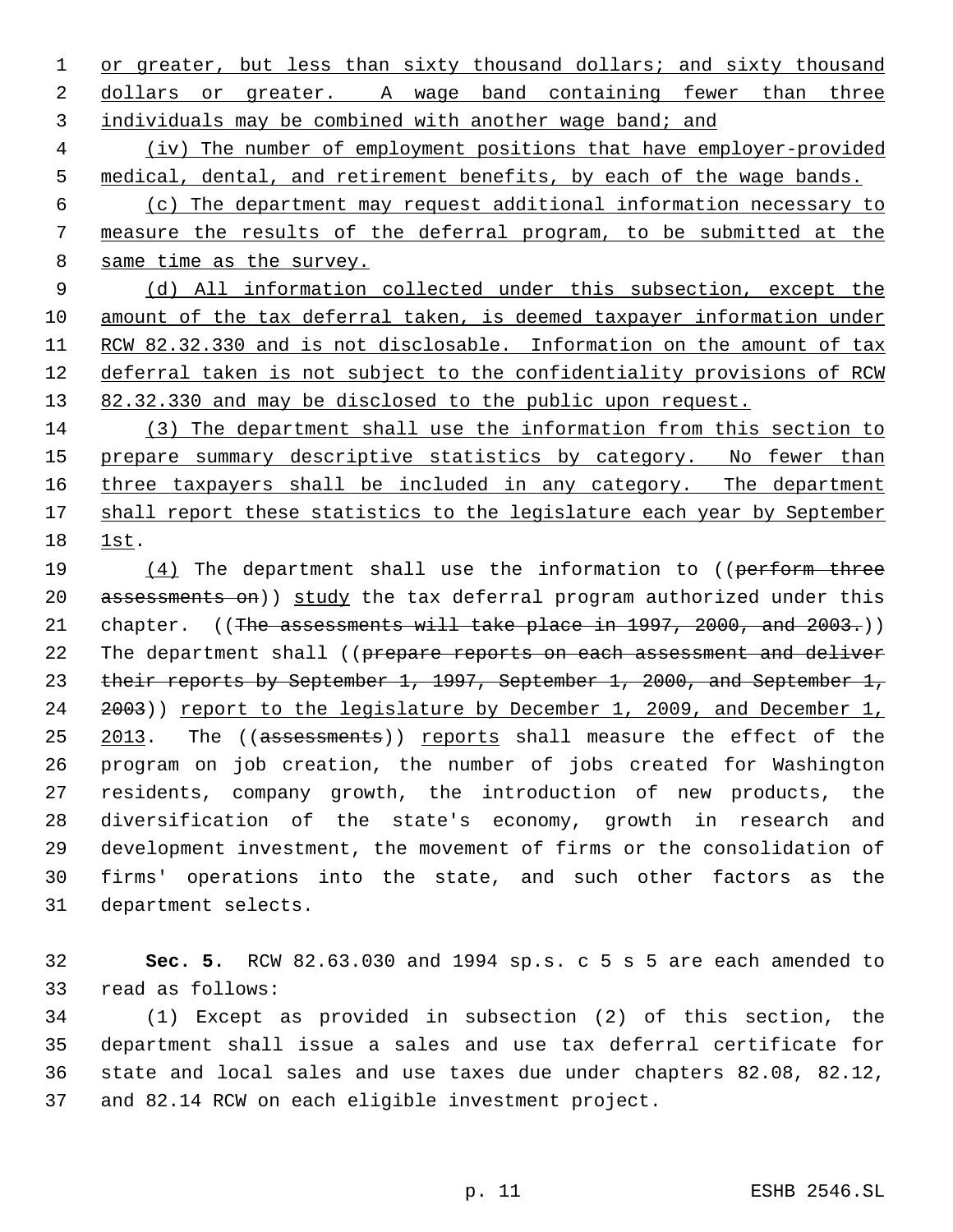(2) No certificate may be issued for an investment project that has already received a deferral under chapter 82.60 or 82.61 RCW or this chapter, except that an investment project for qualified research and development that has already received a deferral may also receive an additional deferral certificate for adapting the investment project for use in pilot scale manufacturing.

7 (3) This section shall expire  $((\text{July}))$  January 1,  $((2004))$  2015.

 **Sec. 6.** RCW 82.63.045 and 2000 c 106 s 10 are each amended to read as follows:

 (1) Except as provided in subsection (2) of this section, taxes deferred under this chapter need not be repaid.

12 (2)(a) If, on the basis of  $((a$  report)) survey under RCW 82.63.020 or other information, the department finds that an investment project is used for purposes other than qualified research and development or pilot scale manufacturing at any time during the calendar year in which the investment project is certified by the department as having been operationally completed, or at any time during any of the seven succeeding calendar years, a portion of deferred taxes shall be immediately due according to the following schedule:

| 20 | Year in which use occurs | % of deferred taxes due                                       |
|----|--------------------------|---------------------------------------------------------------|
| 21 |                          | 100%                                                          |
| 22 | 2                        | 87.5%                                                         |
| 23 | 3                        | 75%                                                           |
| 24 | 4                        | 62.5%                                                         |
| 25 | 5                        | 50%                                                           |
| 26 | 6                        | 37.5%                                                         |
| 27 | 7                        | 25%                                                           |
| 28 | 8                        | 12.5%                                                         |
| 29 | (b)                      | If a recipient of the deferral fails to complete the annual   |
| 30 | survey                   | required under RCW 82.63.020 by the date due, 12.5 percent of |

 the deferral are passed to a lessee as provided in RCW 82.63.010(7), the lessee shall be responsible for payment to the extent the lessee

31 the deferred tax shall be immediately due. If the economic benefits of

has received the economic benefit.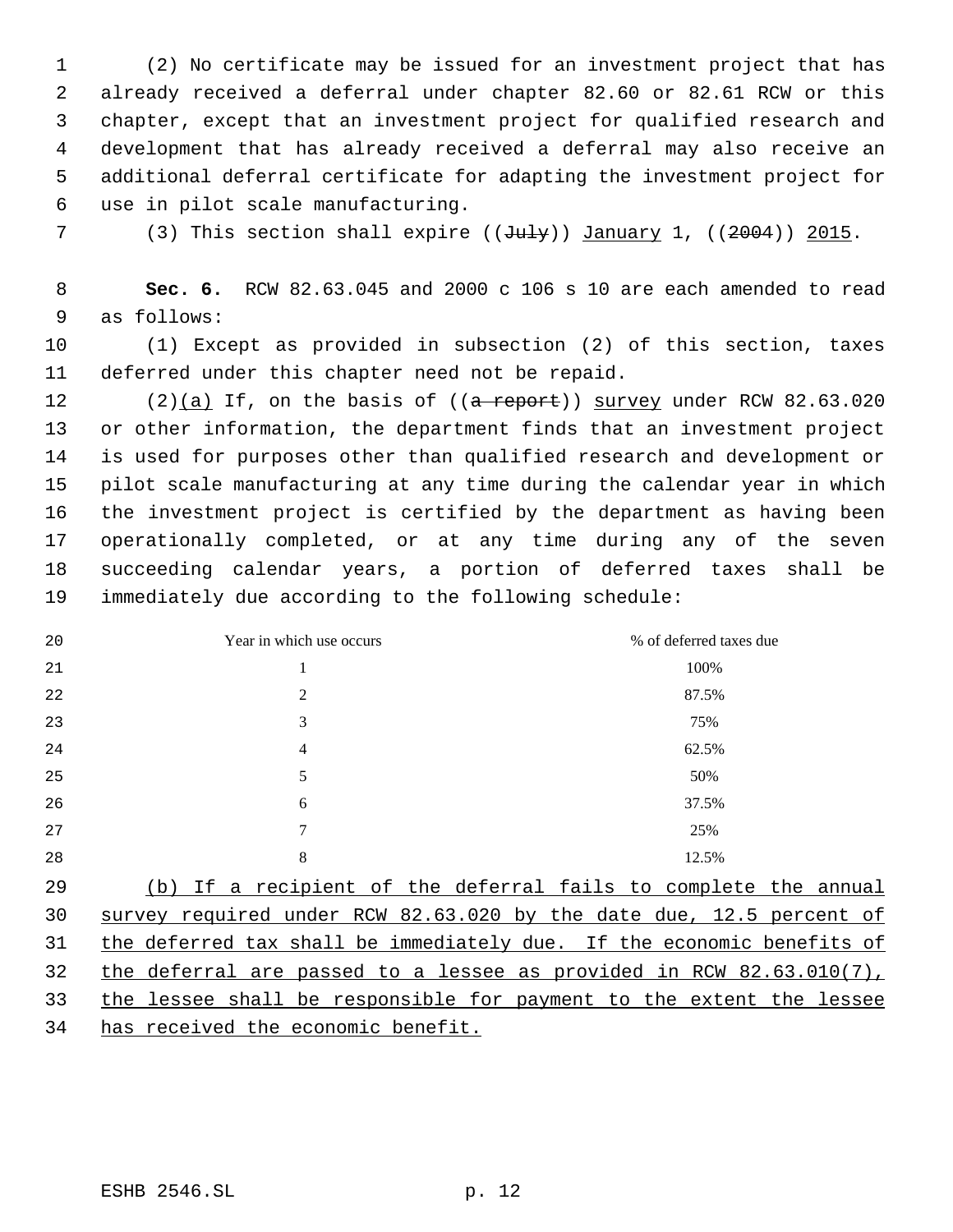(c) If an investment project is used for purposes other than qualified research and development or pilot scale manufacturing at any time during the calendar year in which the investment project is 4 certified as having been operationally complete and the recipient of 5 the deferral fails to complete the annual survey due under RCW 82.63.020, the portion of deferred taxes immediately due is the amount on the schedule in (a) of this subsection. If the economic benefits of the deferral are passed to a lessee as provided in RCW 82.63.010(7), 9 the lessee shall be responsible for payment to the extent the lessee has received the economic benefit.

 (3) The department shall assess interest at the rate provided for delinquent taxes, but not penalties, retroactively to the date of deferral. The debt for deferred taxes will not be extinguished by insolvency or other failure of the recipient. Transfer of ownership does not terminate the deferral. The deferral is transferred, subject to the successor meeting the eligibility requirements of this chapter, for the remaining periods of the deferral.

18  $((+3))$   $(4)$  Notwithstanding subsection (2) of this section, deferred taxes on the following need not be repaid:

 (a) Machinery and equipment, and sales of or charges made for labor and services, which at the time of purchase would have qualified for exemption under RCW 82.08.02565; and

 (b) Machinery and equipment which at the time of first use would have qualified for exemption under RCW 82.12.02565.

 **Sec. 7.** RCW 82.63.070 and 1994 sp.s. c 5 s 9 are each amended to read as follows:

27 Applications ((and other information)) received by the department under this chapter are not confidential and are subject to disclosure.

 **Sec. 8.** RCW 82.04.190 and 2002 c 367 s 2 are each amended to read as follows:

"Consumer" means the following:

 (1) Any person who purchases, acquires, owns, holds, or uses any article of tangible personal property irrespective of the nature of the person's business and including, among others, without limiting the scope hereof, persons who install, repair, clean, alter, improve, construct, or decorate real or personal property of or for consumers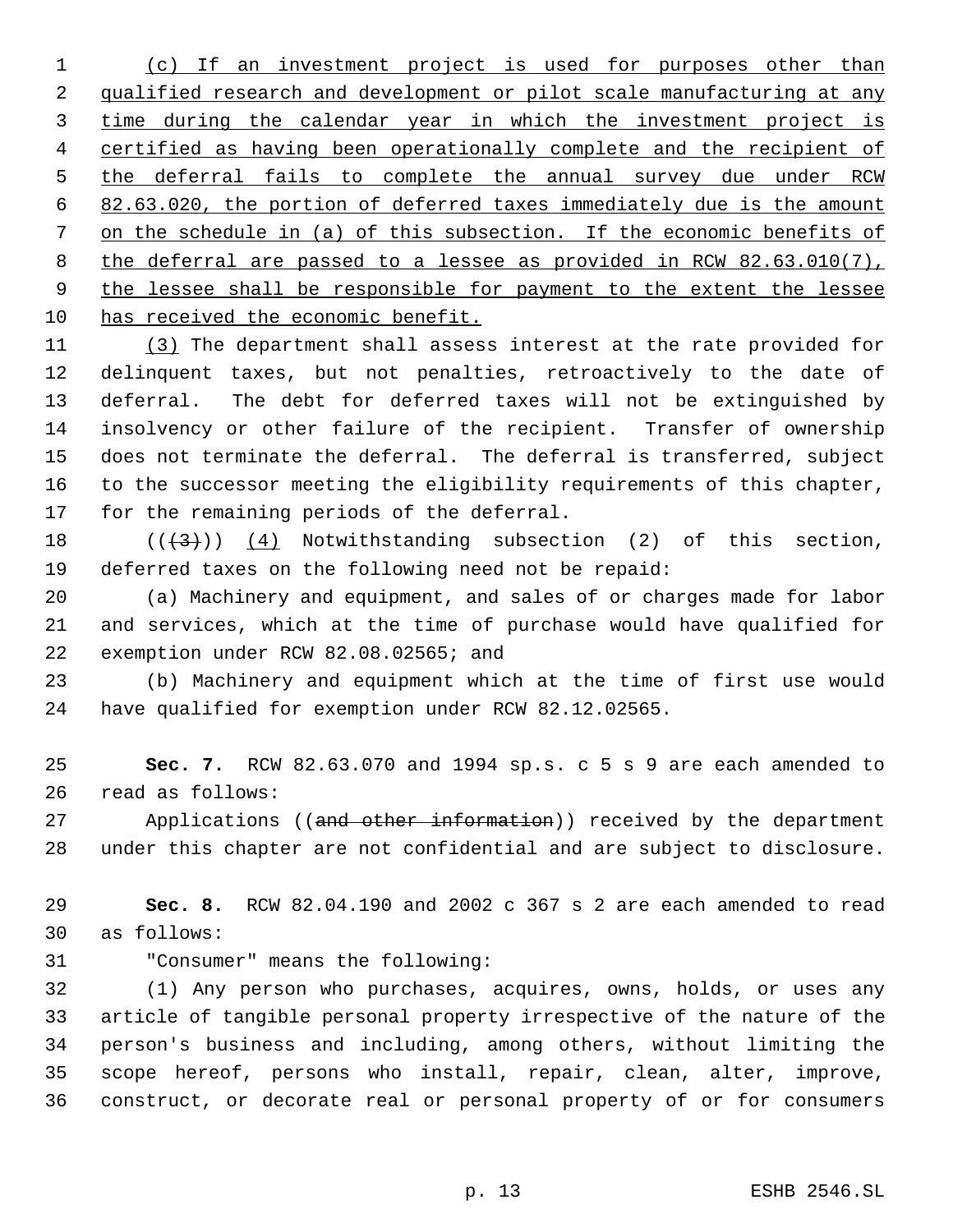other than for the purpose (a) of resale as tangible personal property in the regular course of business or (b) of incorporating such property as an ingredient or component of real or personal property when installing, repairing, cleaning, altering, imprinting, improving, constructing, or decorating such real or personal property of or for consumers or (c) of consuming such property in producing for sale a new article of tangible personal property or a new substance, of which such property becomes an ingredient or component or as a chemical used in processing, when the primary purpose of such chemical is to create a chemical reaction directly through contact with an ingredient of a new article being produced for sale or (d) purchases for the purpose of consuming the property purchased in producing ferrosilicon which is subsequently used in producing magnesium for sale, if the primary purpose of such property is to create a chemical reaction directly through contact with an ingredient of ferrosilicon;

 (2)(a) Any person engaged in any business activity taxable under RCW 82.04.290; (b) any person who purchases, acquires, or uses any telephone service as defined in RCW 82.04.065, other than for resale in the regular course of business; (c) any person who purchases, acquires, or uses any service defined in RCW 82.04.050(2)(a) or any amusement and recreation service defined in RCW 82.04.050(3)(a), other than for resale in the regular course of business; and (d) any person who is an end user of software;

 (3) Any person engaged in the business of contracting for the building, repairing or improving of any street, place, road, highway, easement, right of way, mass public transportation terminal or parking facility, bridge, tunnel, or trestle which is owned by a municipal corporation or political subdivision of the state of Washington or by the United States and which is used or to be used primarily for foot or vehicular traffic including mass transportation vehicles of any kind as defined in RCW 82.04.280, in respect to tangible personal property when such person incorporates such property as an ingredient or component of such publicly owned street, place, road, highway, easement, right of way, mass public transportation terminal or parking facility, bridge, tunnel, or trestle by installing, placing or spreading the property in or upon the right of way of such street, place, road, highway, easement, bridge, tunnel, or trestle or in or upon the site of such mass public transportation terminal or parking facility;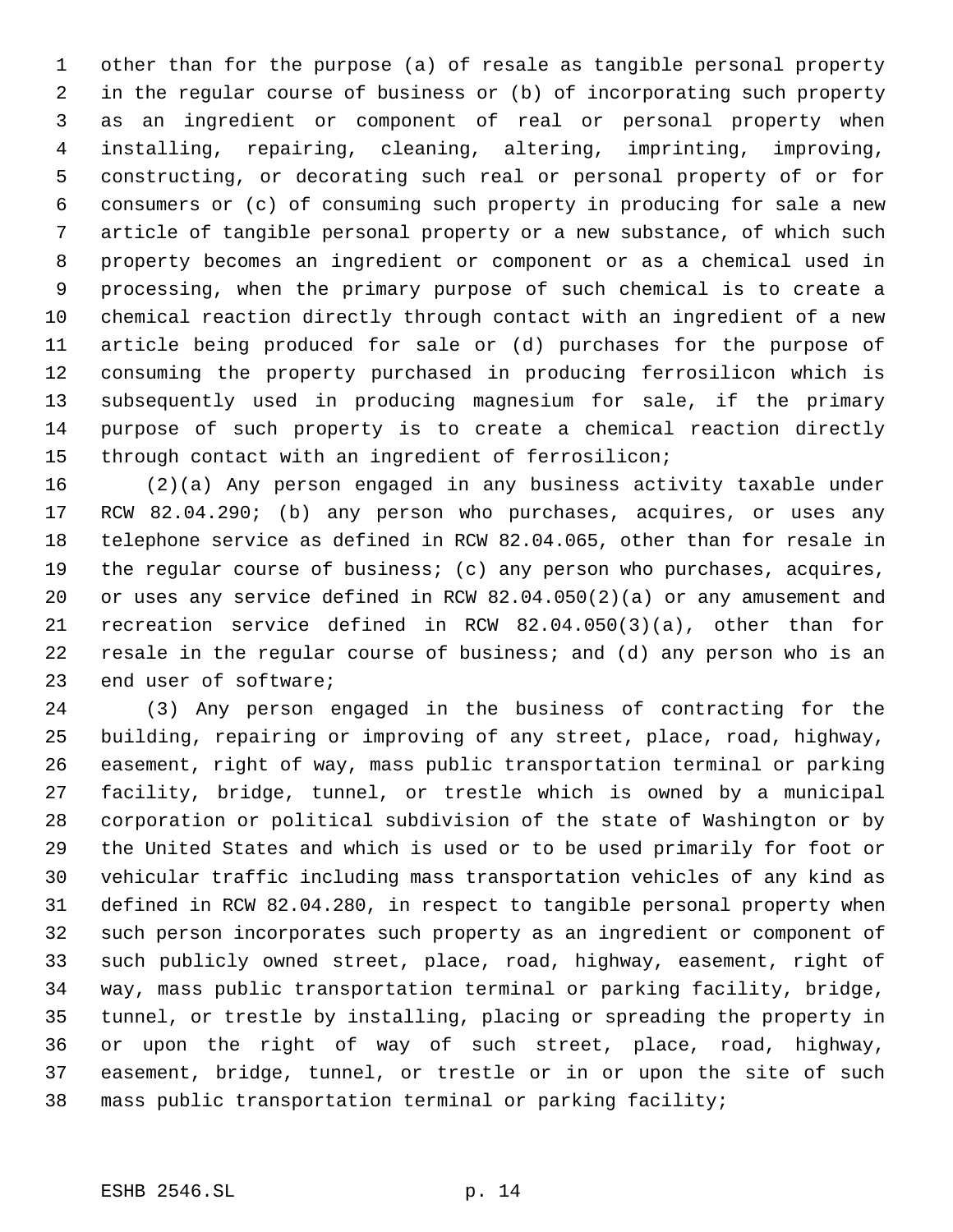(4) Any person who is an owner, lessee or has the right of possession to or an easement in real property which is being constructed, repaired, decorated, improved, or otherwise altered by a person engaged in business, excluding only (a) municipal corporations or political subdivisions of the state in respect to labor and services rendered to their real property which is used or held for public road purposes, and (b) the United States, instrumentalities thereof, and county and city housing authorities created pursuant to chapter 35.82 RCW in respect to labor and services rendered to their real property. Nothing contained in this or any other subsection of this definition shall be construed to modify any other definition of "consumer";

 (5) Any person who is an owner, lessee, or has the right of possession to personal property which is being constructed, repaired, improved, cleaned, imprinted, or otherwise altered by a person engaged in business;

 (6) Any person engaged in the business of constructing, repairing, decorating, or improving new or existing buildings or other structures under, upon, or above real property of or for the United States, any instrumentality thereof, or a county or city housing authority created pursuant to chapter 35.82 RCW, including the installing or attaching of any article of tangible personal property therein or thereto, whether or not such personal property becomes a part of the realty by virtue of installation; also, any person engaged in the business of clearing land and moving earth of or for the United States, any instrumentality thereof, or a county or city housing authority created pursuant to chapter 35.82 RCW. Any such person shall be a consumer within the meaning of this subsection in respect to tangible personal property incorporated into, installed in, or attached to such building or other 29 structure by such person, except that consumer does not include any person engaged in the business of constructing, repairing, decorating, 31 or improving new or existing buildings or other structures under, upon, or above real property of or for the United States, or any instrumentality thereof, if the investment project would qualify for sales and use tax deferral under chapter 82.63 RCW if undertaken by a private entity;

 (7) Any person who is a lessor of machinery and equipment, the rental of which is exempt from the tax imposed by RCW 82.08.020 under RCW 82.08.02565, with respect to the sale of or charge made for